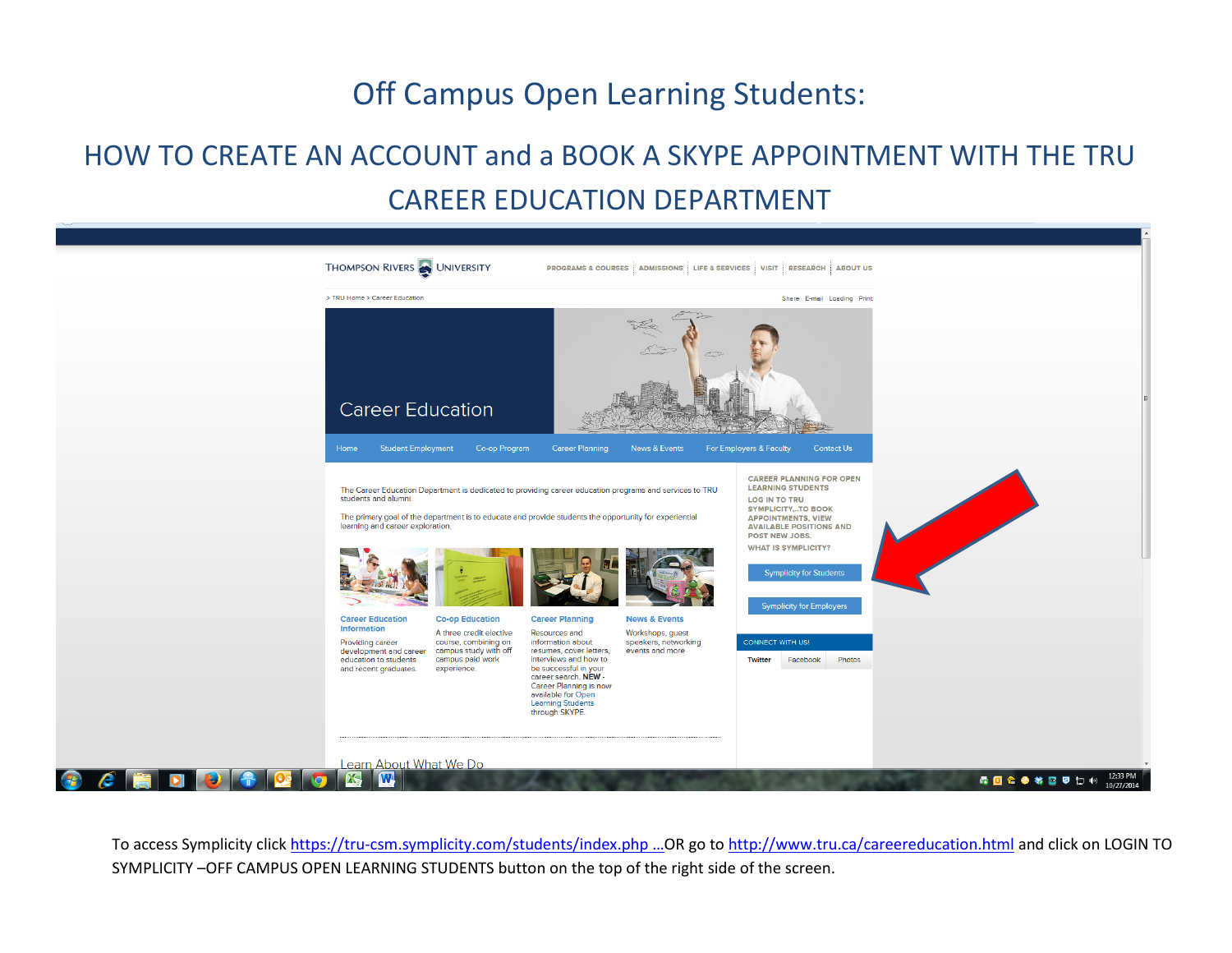## **IF THIS IS YOUR FIRST TIME SIGNING IN**

- Click REGISTER instead of SIGN IN. Your TRU Student ID (Student #) will be your username. Your password will be created later on. You will be prompted to fill out an online registration form and click SUBMIT at the end.
- When filling out the form: please fill out any mandatory red star fields of the online registration form. The other fields are optional. A few comments while you are filling this out:
	- o Your graduation date is the approximate date of your planned graduation from TRU.
	- o One of the questions on the registration form is asking you if you want to be included in our resume books which we no longer use. Answer yes or no, as long as you choose one. A mandatory field has to be completed so you can submit the form.
	- o When identifying your status indicate as many as applicable: employed part time, looking for full time job, looking for on campus job etc.
- After you have submitted your online form, open your e-mail and check your Inbox. Check your Spam folder if your Inbox is empty. Symplicity will automatically send you a message asking to click on a link to verify your registration request. Follow the instructions in Symplicity e-mail to verify your registration.
- Once verified your registration, we will physically verify your student number and approve your request. Due to volume, this could take up to one business day.
- Once approved you will receive a 2<sup>nd</sup> message from Symplicity asking you to set your password.
- Follow the instructions in the  $2^{nd}$  message from Symplicity to set your password. You will be requested to click on the  $2^{nd}$  link in the message. Once you click on it, you will be automatically asked to create a password in 2 windows. One window is for your original password and 2<sup>nd</sup> will ask you to re type it. Once you have completed setting your personal password click Save.
- Once your password is saved you will automatically enter the main screen in Symplicity. You can now start using Symplicity for your appointments and/or jobs search. Please keep your account information up to date so we can contact you in timely manner if needed.

## **To create an appointment in Symplicity click "REQUEST AN APPOINTMENT" under "CAREER TOOLS AND ADVISING" on the right side of your screen.**

- Click on the TYPE of your appointment:
- As an OPEN LEARNING STUDENT YOU ONLY SELECT **Larry Iles SKYPE-OPEN LEARNING CAREER COUNSELING-OPEN LEARNING STUDENTS ONLY.** Please do not select another type of appointment as those types are for ON-CAMPUS APPOINTMENTS ONLY.